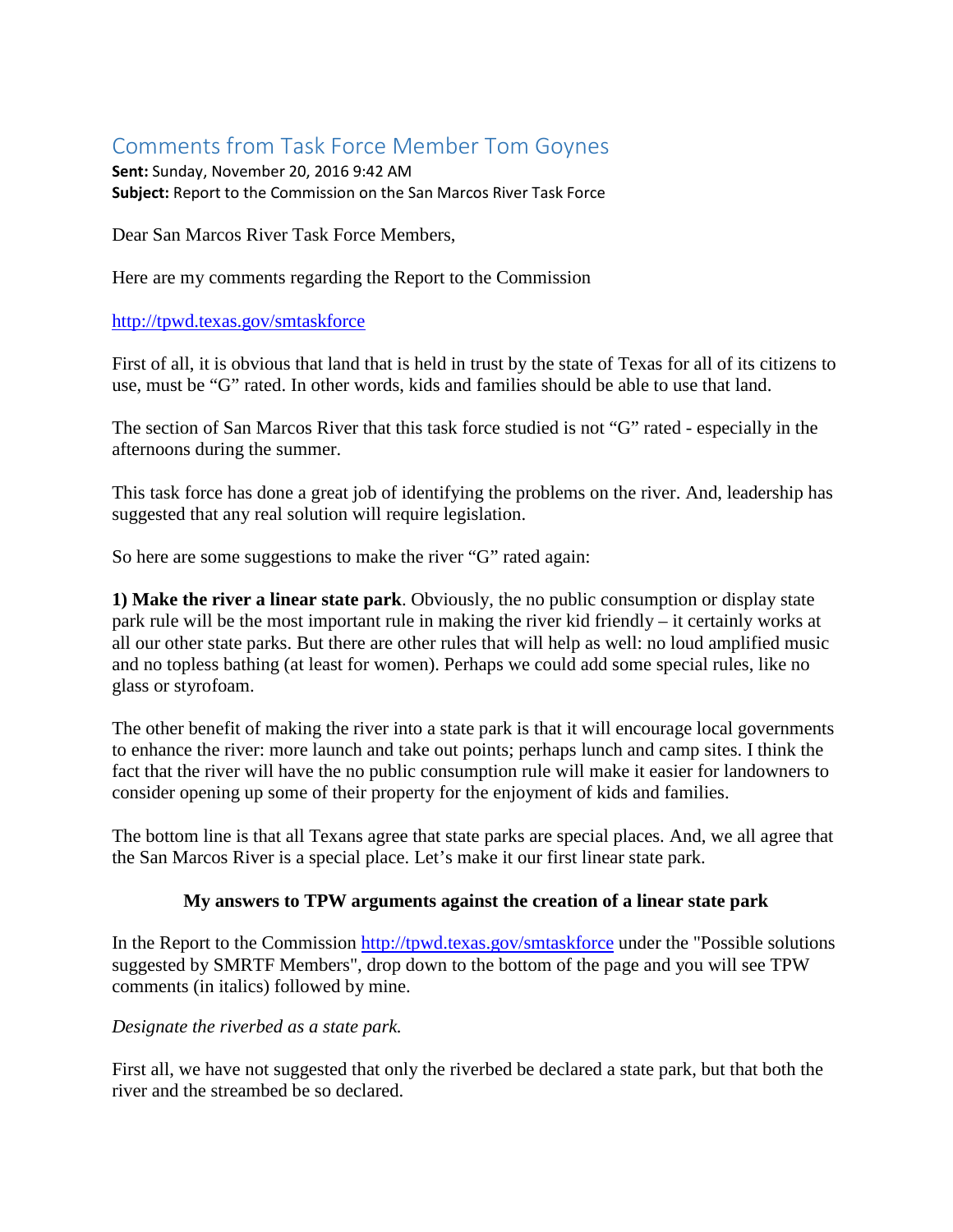Other states have done this. Some call the rivers that they have made into state parks, linear state parks. Some, if they have land adjacent to said rivers that might be used for launch or take out points, or for lunch spots or campsites, use the term "string of pearls parks". With the river being the string and the access and other spots being called the pearls.

It was the hope of some members of the task force that persons from other states that have such parks might be invited to come and share the story of how their state made such parks happen and how they are working out. Unfortunately, the task force never agreed to seriously consider this solution.

*This option is not listed under the "Suggested Options for TPWD to Implement" category below because it is not possible at this time for TPWD to implement. The San Marcos River is a navigable river, which means the lands under it are not dedicated to the management of any individual state agency, and instead remains the responsibility of the Texas legislature.*

While we understand the department's position on this subject we do disagree. This department currently establishes scientific study areas on rivers and bays - public water. So, it seems apparent that the department could create a state park on a state owned river as well. The TPW Code specifically states that the department may exercise control over public water within state parks:

Sec. 13.101. AUTHORIZATION. The commission may promulgate regulations governing the health, safety, and protection of persons and property in state parks, historic sites, scientific areas, or forts under the control of the department, including public water within state parks, historic sites, scientific areas, and forts.

So, it seems to us that, if the river and its bed is included in this new state park, that the public water would be within the new state park and therefore under the control of the department.

#### *Concerns with this alternative include:*

*With 191,000 miles of riverbed in Texas, this model of management of recreational use is impractical.*

No one is suggesting that the department declare 191,000 miles of river to be state park land. Only a segment of the San Marcos River (and the length could be anywhere from 4 miles to approximately 60 miles, depending on landowner and local government upport).

*It would require legislative action to transfer ownership of the San Marcos River to TPWD.*

Perhaps this is true. So, let's work together and do it!

*State Parks normally establish a boundary at the property line where entry without a permit is prohibited and payment of fees is required. This allows the park to raise revenues to fund its operations and provides notice to park patrons and others as to where park rules apply. Limiting public access to a state-owned riverbed, however, potentially violates the right of river*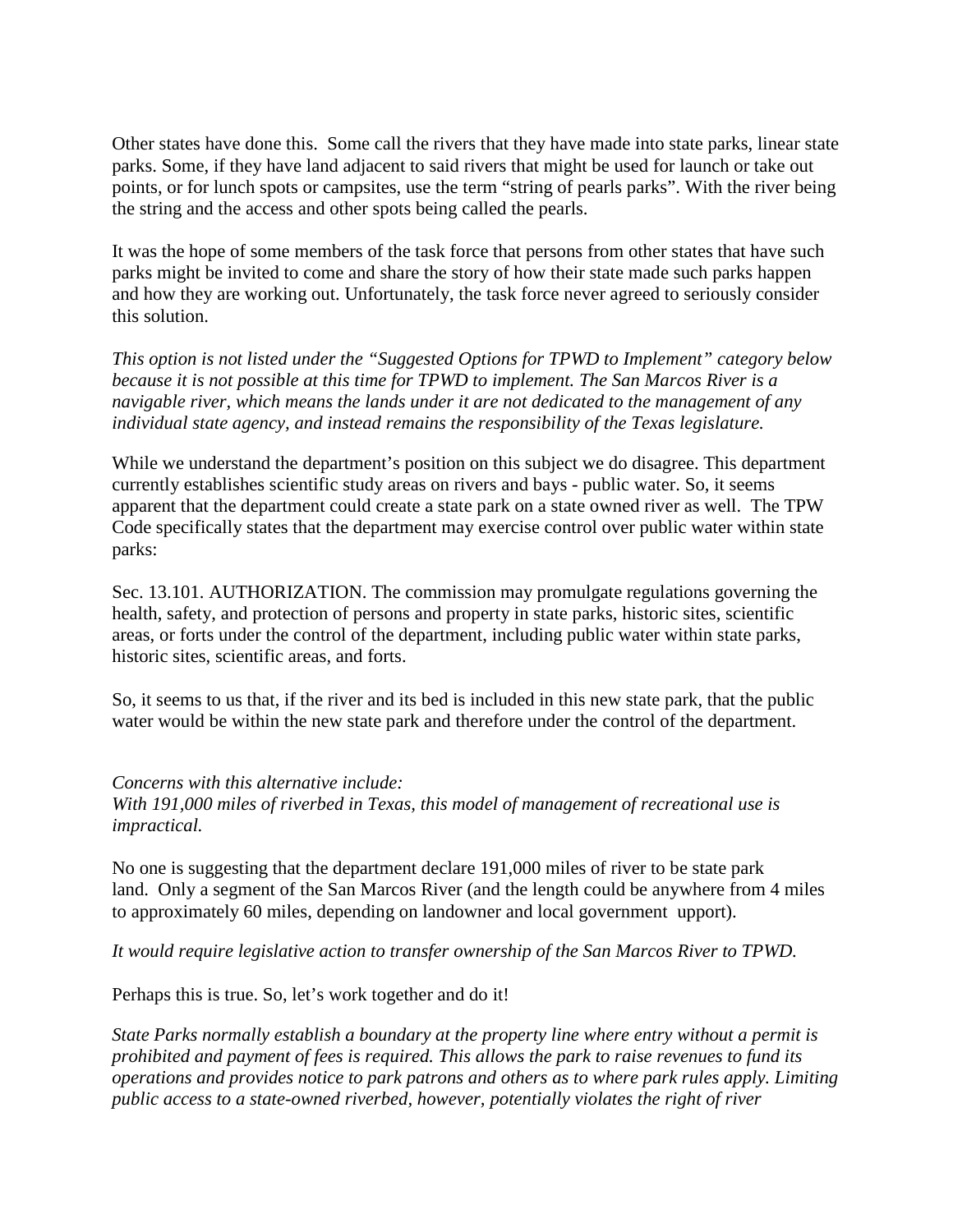*navigation recognized in Article XVI, section 59 of the Texas Constitution.*

*Parks normally have designated entry points where users must check in and pay fees. This is impractical on a water-only park with many road crossings and would require employing state park staff to implement.*

No one is suggesting that fees could or should be charged to navigate the San Marcos River. The rivers of Texas are designated by the constitution as free highways of trade and travel. so we agree that such a fee would be unconstitutional.

No state park currently in existence (to our knowledge) has a fence along the riverbank that prohibits the public from entering the state park from the river, or that prohibits the public from entering the river from the state park. We understand that the department may, on occasion prohibit swimming or boating due to public safety concerns, but fencing the banks of the river would be most unadvisable.

It is possible for the TPWD to charge a fee for people to access a public river through its property, just as it is legal for landowners to charge a similar fee. And, that would be appropriate. But it should be understood that no one may be charged a fee for navigating the river.

It should also be pointed out that not every state park charges an admission fee. Old Tunnel State Park (between Sisterdale and Fredericksburg - where the bats emerge) is a free state park. There are restrooms that are only opened during the evening bat flights. And people can walk the trails and/or use the picnic tables for free.

*One of the concerns expressed by the SMRTF is the current lack of restroom facilities on the river, and park users would expect such facilities. Providing restrooms would also require land and construction of facilities and the staffing to clean and maintain them.*

It is true that it would be great to have more public restrooms as well as access points, lunch spots and campsites along the river. But those things are currently in short supply and people are using the river in huge numbers. We would urge to establish the park first, and then work toward improving the recreational opportunities along the river.

It is our belief that, with state park rules in place, landowners will be much more willing to consider opening a portion of their property to the public for such amenities.

*Some general park rules would be impractical to enforce on a navigable river, such as the prohibition on use outside designated areas during night-time hours. Providing law enforcement on the river during peak use times would require a large number of park police at considerable labor, equipment and training costs.*

Obviously, it will be necessary to strongly enforce the state park rules initially. And, it is true that extra manpower may be involved during that initial period. But, once the public realizes that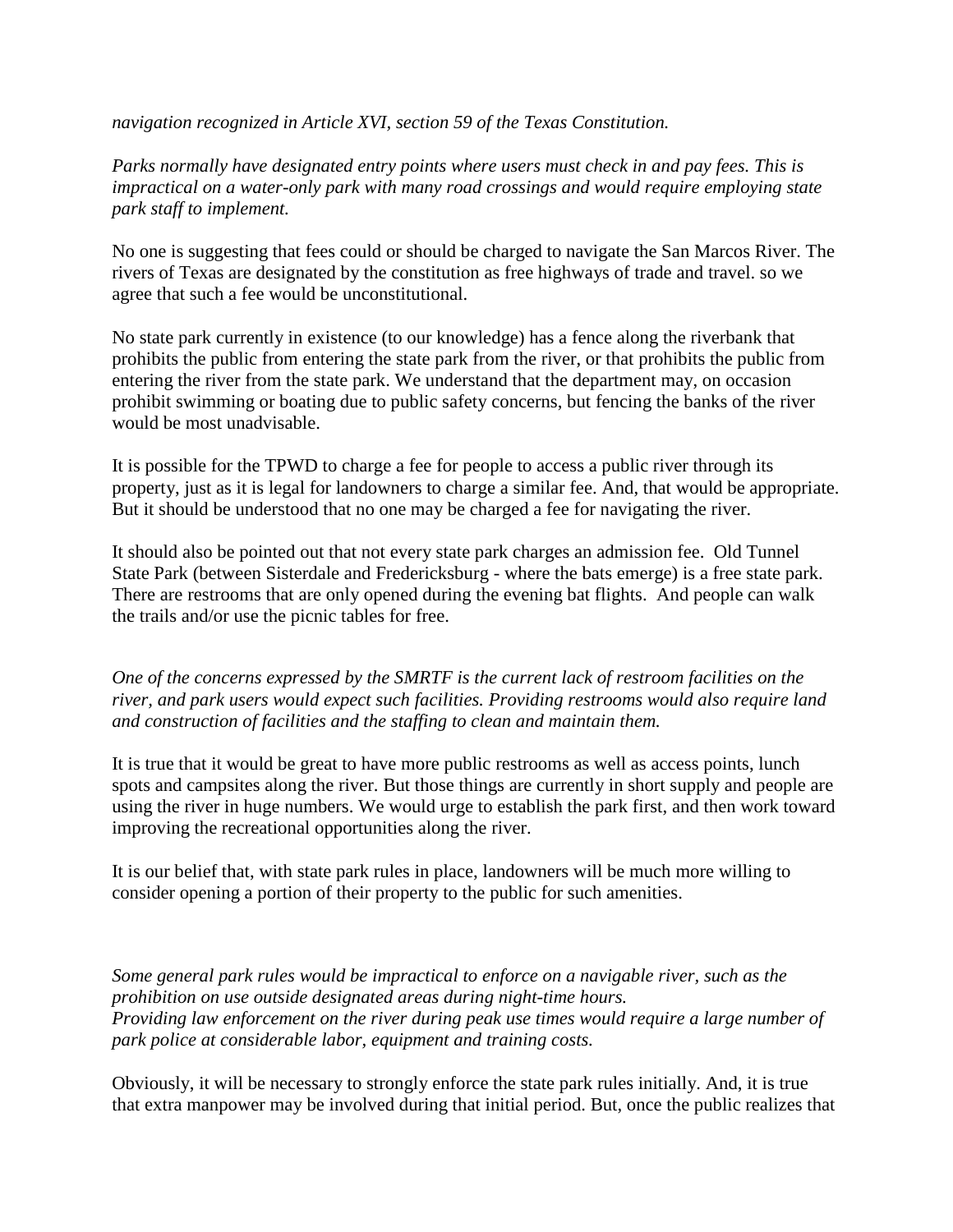the rules have changed, and that public consumption of alcohol is no longer allowed, the need for continued law enforcement will be greatly reduced. Just consider, how many police officers are required to keep the peace in state parks? Not nearly as many as it takes to currently "keep the peace" on this section of river. And the reason, quite simply, is alcohol abuse.

And, one must remember that any lawman may enforce TPW rules. The City of San Marcos, as well as Hays, Caldwell and Guadalupe County will be essential to providing law enforcement.

**2) If the state park solution just can't work, then let's create a Water Orientation Recreation District that really solves our biggest problems.** We don't want a WORD that merely hires more police and pays for more clean ups. We want a WORD that makes landowners happy and allows kids to enjoy the river.

Judge Blomerth, 421st District Court, has ordered the following conditions (which were agreed to by the two tubing outfitters) in a temporary injunction he signed on August 29. It would make perfect sense to include these conditions as part of the rules that are written into the enabling legislation of a San Marcos WORD:

Tubing outfitters are to have an orientation talk that all their customers are to attend before they get on the river, which includes the following rules of the river:

No glass or styrofoam and no underage drinking (coolers will be checked).

No stopping. Neither on the banks nor in the river. Stopping on the banks disturbs local landowners (all the land along the river is privately owned). And, standing in the river not only disturbs the adjacent landowners, it also disturbs the flora and fauna (including fish spawning beds) on the river bottom. It's a float trip. So, float.

There are landowners along the river who can hear you, so, watch your language and keep your music down (no boom boxes audible beyond 50 feet).

Tubing outfitters also agreed to hire "monitors" in kayaks who will travel the river in kayaks and make sure their clients are obeying the rules. Funds will also be provided for law enforcement personnel. These funds could either be paid directly to law enforcement personnel by the outfitters, or these funds could be paid directly to the local governments through a "drinking wristband" program.

In the same way, clean ups can either be paid for directly by the outfitters or through the wristband program.

Tubing outfitters have agreed to provide wristbands to persons over the age of 21 who intend to drink alcohol while floating the river. These "drinking wristbands" will help law enforcement determine more easily if an underage person is drinking.